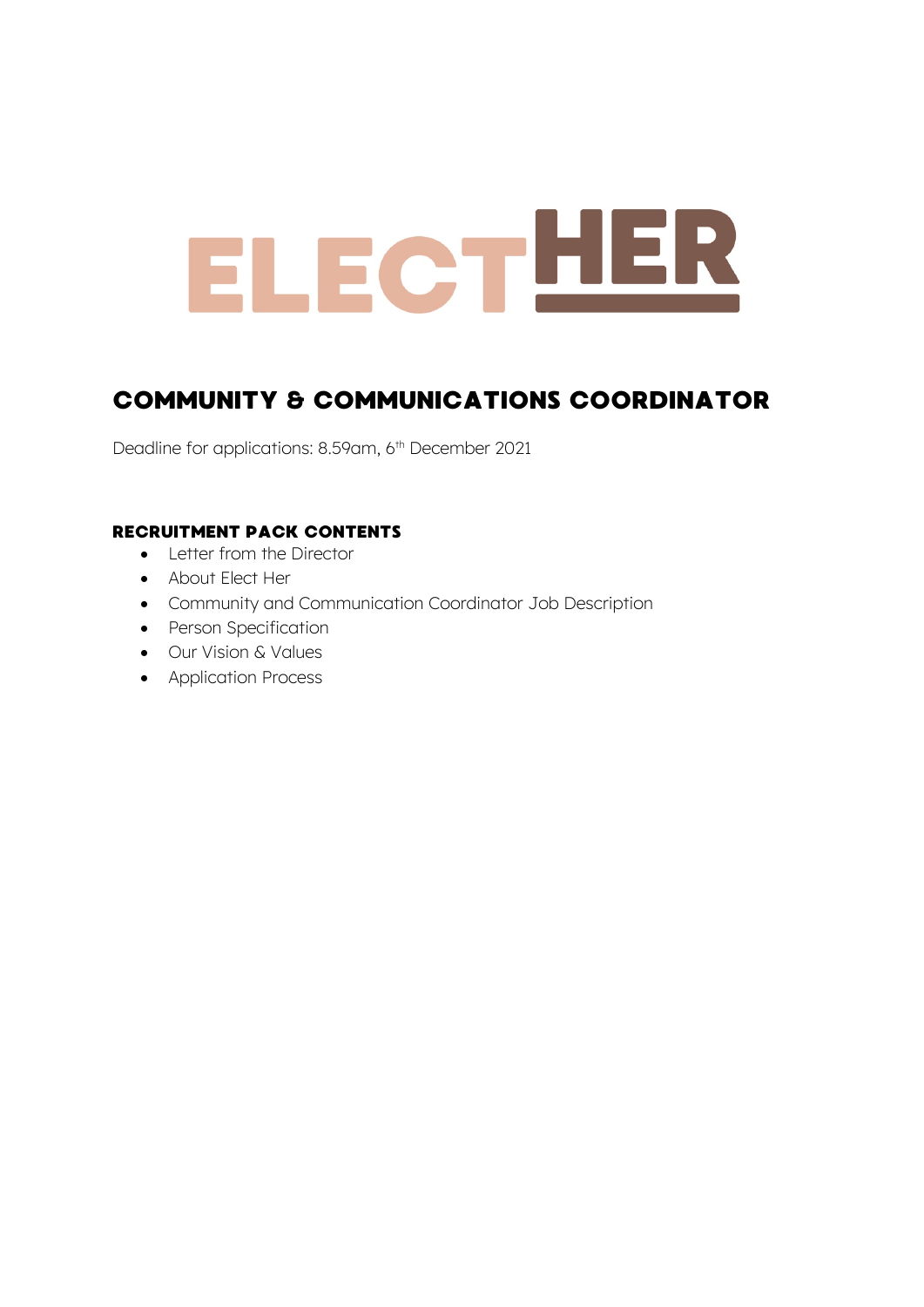

Dear Applicant,

Thank you for your interest in the work of Elect Her. With this recruitment pack we sincerely hope we can answer any questions you may have about our work and the roles that we are currently recruiting for.

Elect Her has been working as a community organisation since 2016, providing workshops to demystify the process of standing for elected office and is now a registered CIC. Founded in Scotland as The Parliament Project, today our work caters for women across Britain providing knowledge, confidence, and skills to women at every stage of their political journey. We are currently recruiting to grow our team in Scotland, to expand our work and create a safe space for women to explore their futures as leaders, legislators, and champions of Scotland's political governance.

We are a tiny but mighty team who are all passionate about what we do and excited by the possibility of what's next. We bring our full selves to work, create space for that and celebrate it. As a team we are all committed to our mission and are looking forward to welcoming new people into this work. This is an exciting time to join our organisation as we embed our current strategy, which puts into practice all we have learnt from listening to women in our community over the past two years.

I hope you find this document helpful as you consider your application and I look forward to meeting you through this recruitment process.

Kind regards

Hannah Stevens Director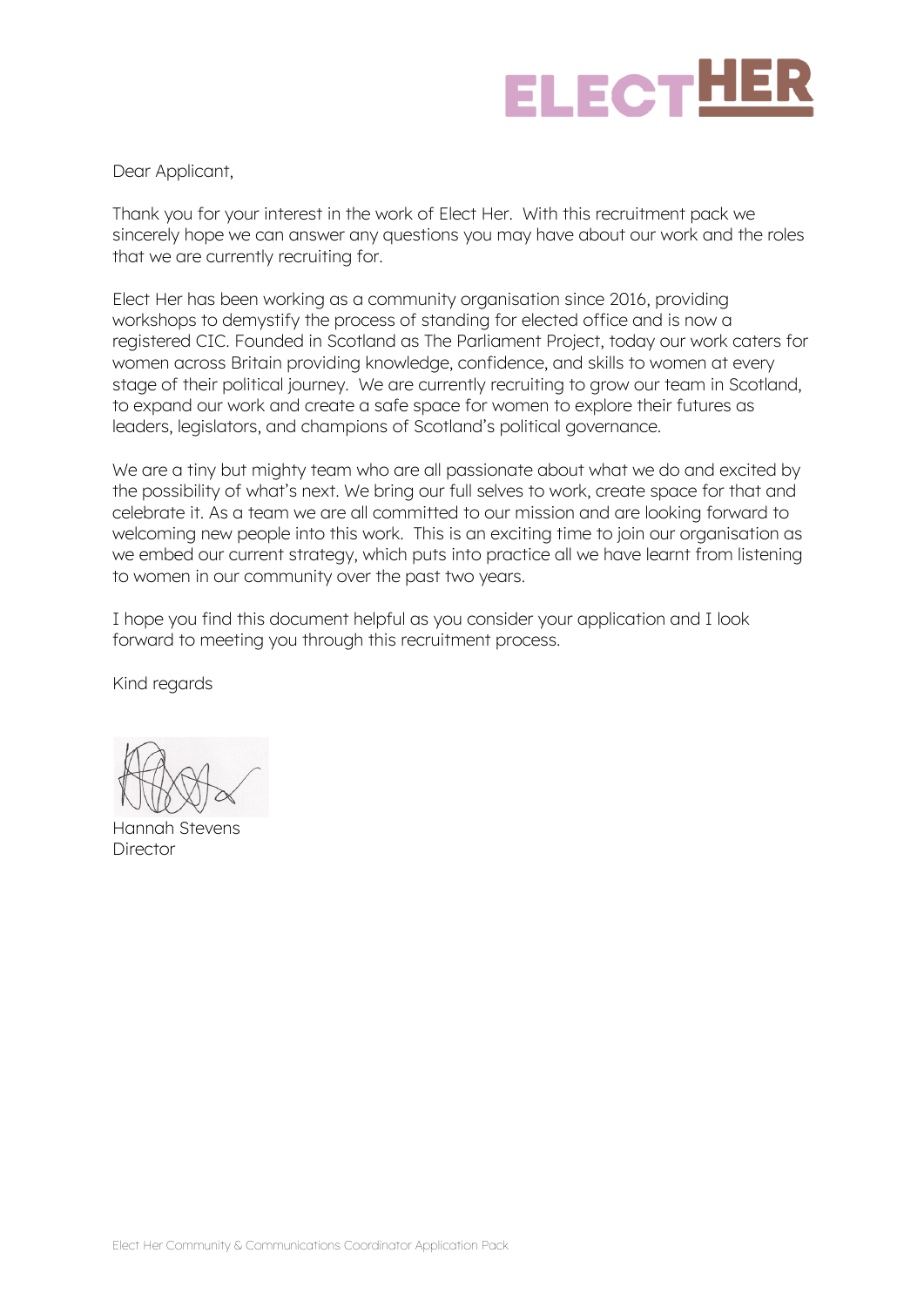

#### ABOUT ELECT HER

Elect Her works to motivate, support & equip women in all their diversity to stand for elected office in all spheres of Government, providing them with the knowledge, confidence, and skills they need to do it. We demystify the process of standing for elected office and motivate women to create action plans for standing through free workshops and online resources. We nurture networks of women supporting each other in peer support circles, facilitating space for women to share and reflect to prepare themselves for standing for office. We design training programmes to equip women with the tools they need as they prepare to stand. We create protected spaces for underrepresented women to come together to acknowledge the additional barriers they face in standing and seek solutions in unity. Increasingly we are creating women centred political literacy materials to support all women to develop their foundational understanding of how our country's governance works for us.

Since we began our work, we have:

- Delivered workshops demystifying the process of standing for elected office to over 5000 women.
- Welcomed 500 women through our Peer Support Circles.
- Supported nearly 180 women as candidates.
- Celebrated as at least 80 of those women have been elected.
- Designed and produced Scotland's Women Stand, a daylong event at Scottish Parliament celebrating women and their role in Scotland's governance.
- Created regular networking space for D/deaf and disabled women in politics.
- Provided regular space for Women of Colour to come together to reflect on the additional barriers they face on the journey to elected office.

And this is just the beginning!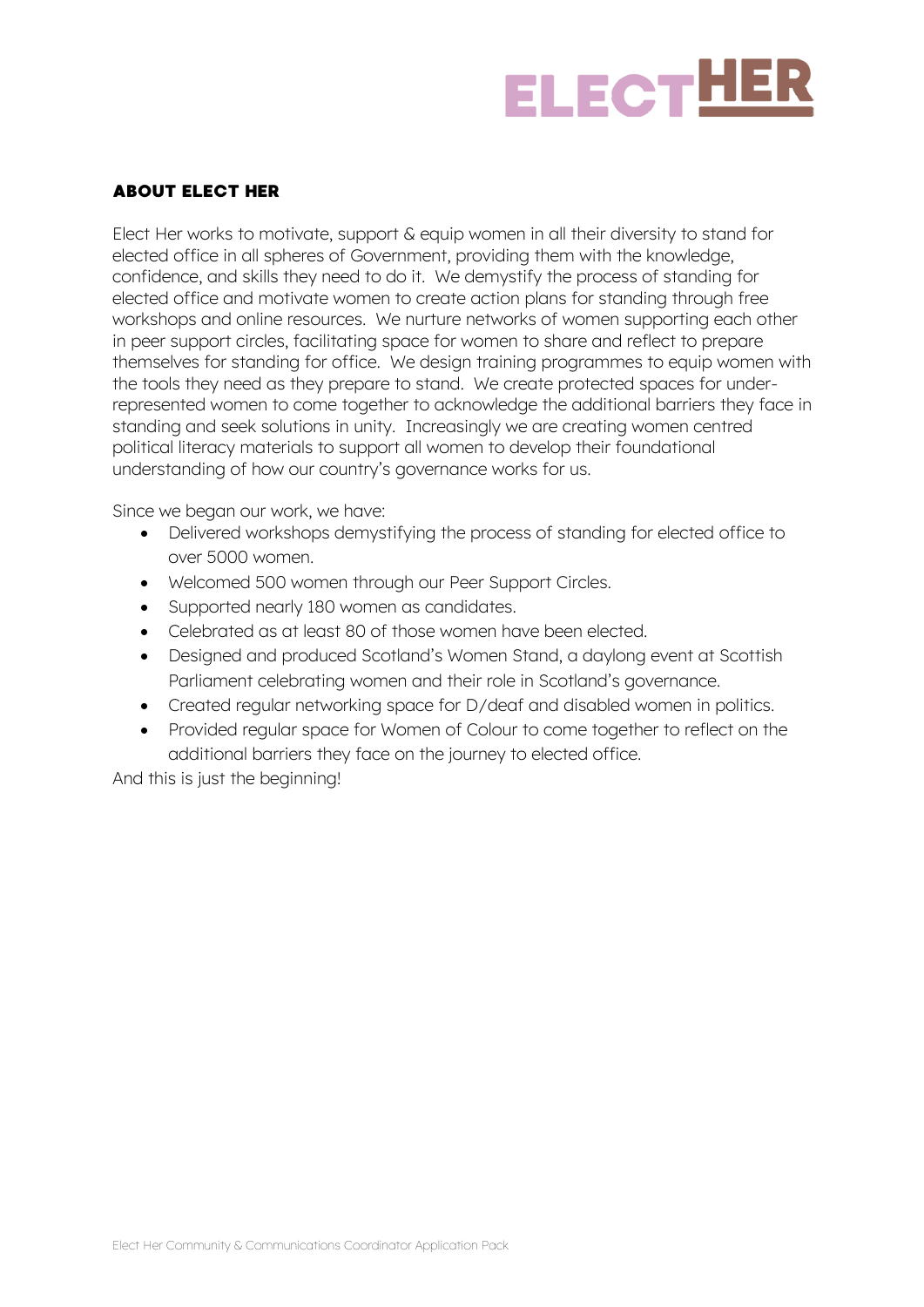## **ELECTHER**

#### JOB DESCRIPTION

Role: Community & Communications Coordinator

Reports to: Managing Director

Responsible for: Executing the organisation's communications strategy and growing and actively engaging our community in our work.

Working pattern: 3 days per week with additional hours if desired at key points of the year.

Salary: £27,000 pro/rata

**Pension:** 3% employer & 5% employee pension contribution

Contract: Fixed term 31 months

Holiday: 17 days personal annual leave, plus bank holidays, with additional discretional leave days at the convenience of the organisation.

Employer: Elect Her CIC

Hiring Manager: Hannah Stevens, Managing Director

Place of work: Remote working with some travel required for in person meetings and events in Scotland when appropriate.

#### Role Overview

The purpose of this role is to support the growth of our community of women in Scotland, encouraging a new audience of women to access our programmes and explore their role in Scotland's democracy. If you love using your creative abilities with words, images, and videos to tell a story, this is the role for you.

The key elements of the role are:

- Engage with and nurture the community of women in Scotland accessing our work through our communications platforms, programme activity and building relationships. Build audiences (live and digital) for Elect Her programming through extending digital reach and build newsletter subscriptions and social followers.
- Participate in the creation of and coordinate the implementation of the communications strategy. Working with the full staff team to develop a yearround narrative and content plan covering newsletters, websites and social channels utilising the distinct 'voice' of the organisation.

Work closely with the Elect Her team to maintain existing relationships with a wide range of partners, organisations, and individuals.

#### Role Responsibilities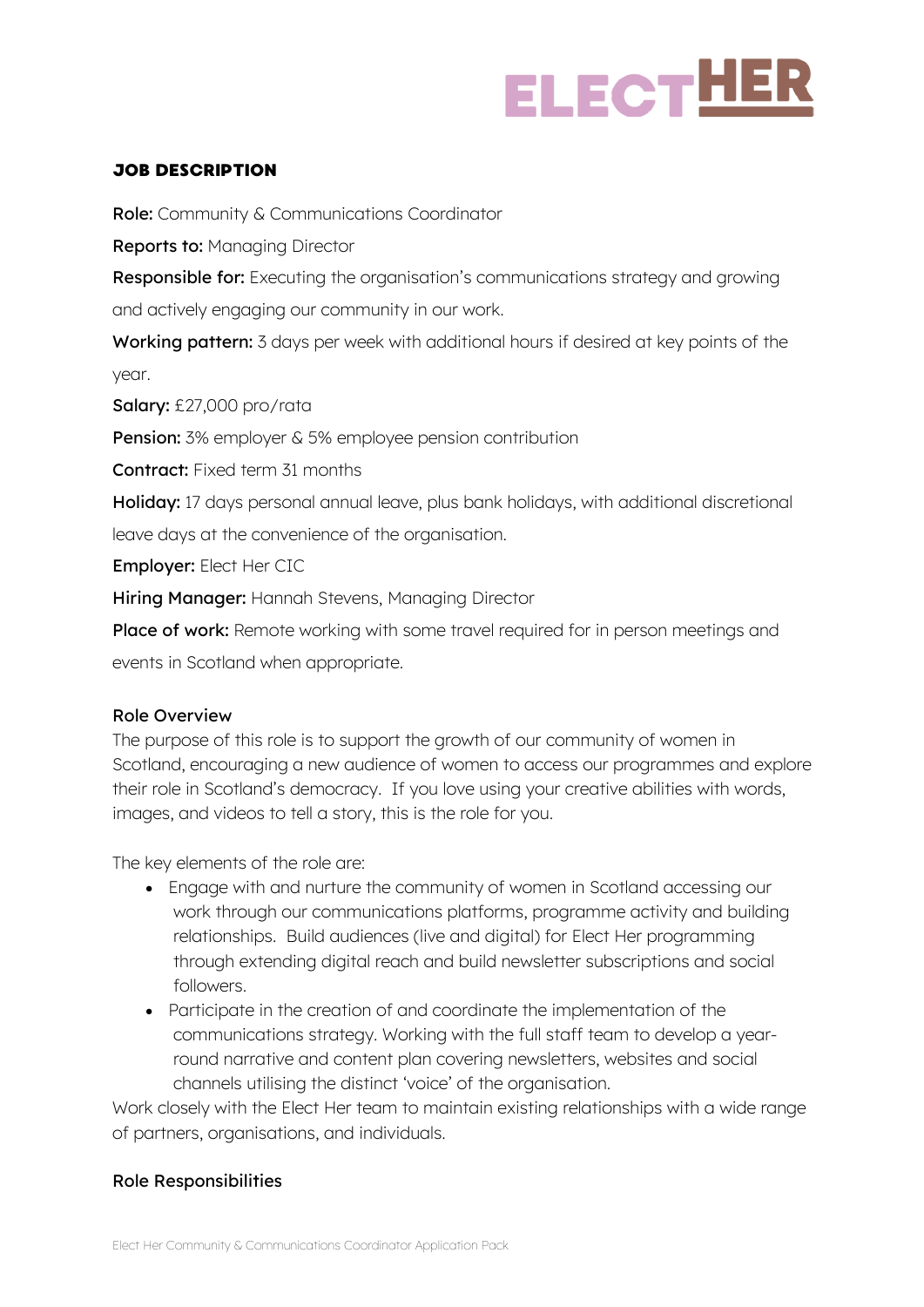

Be an active leader in our community, providing opportunities for storytelling and participant engagement throughout our programming and communications.

- Regularly engage with programme participants through our online learning platform.
- Participate in regular Elect Her programming activity and feed experiences, quotes, video clips into our communications plan.
- Create a community email schedule, manage copy, co-coordinate content, evolve the design and ensure timely distribution.
- Utilise internal data to develop new streams of targeted communication for women on our mailing list.
- Engage with women in our community to gather their stories and experiences to incorporate into our social media and blog content.
- Create promotional material for all Elect Her workshops, trainings and events ensuring women of Scotland have access to our work.
- Nurture relationships with grassroots and community organisations to connect our work with their ambitions.
- Work with PR agency to implement a communications campaign to recruit women to access our work.

Implement strategic, multi-channel social media campaigns and report on impact/engagement.

- Create monthly schedule of social media posts following communications strategy, including copy, graphics, and video where appropriate
- Develop content including graphics, copy and video for social media platforms.
- Ensure all social media content adheres to our inclusion and access standards
- Daily general engagement and interaction on our social media platforms.
- Record how each post performs and generate a quarterly report, including performance across Twitter, Facebook, and Instagram.
- Generate engagement and growth across all platforms.
- Set up and coordinate activity across Linked In
- Regularly post our own published articles and releases, alongside relevant news items and content of interest across all social media platforms.

Manage the continuing development of the Elect Her website ensuring high-level user experience, high standards of access and functionality,

- Develop UX journey for all target audiences
- Regularly update the website as new information or imagery becomes available.
- Complete annual review of website content
- Ensure all activity open for registration is available to access on our website.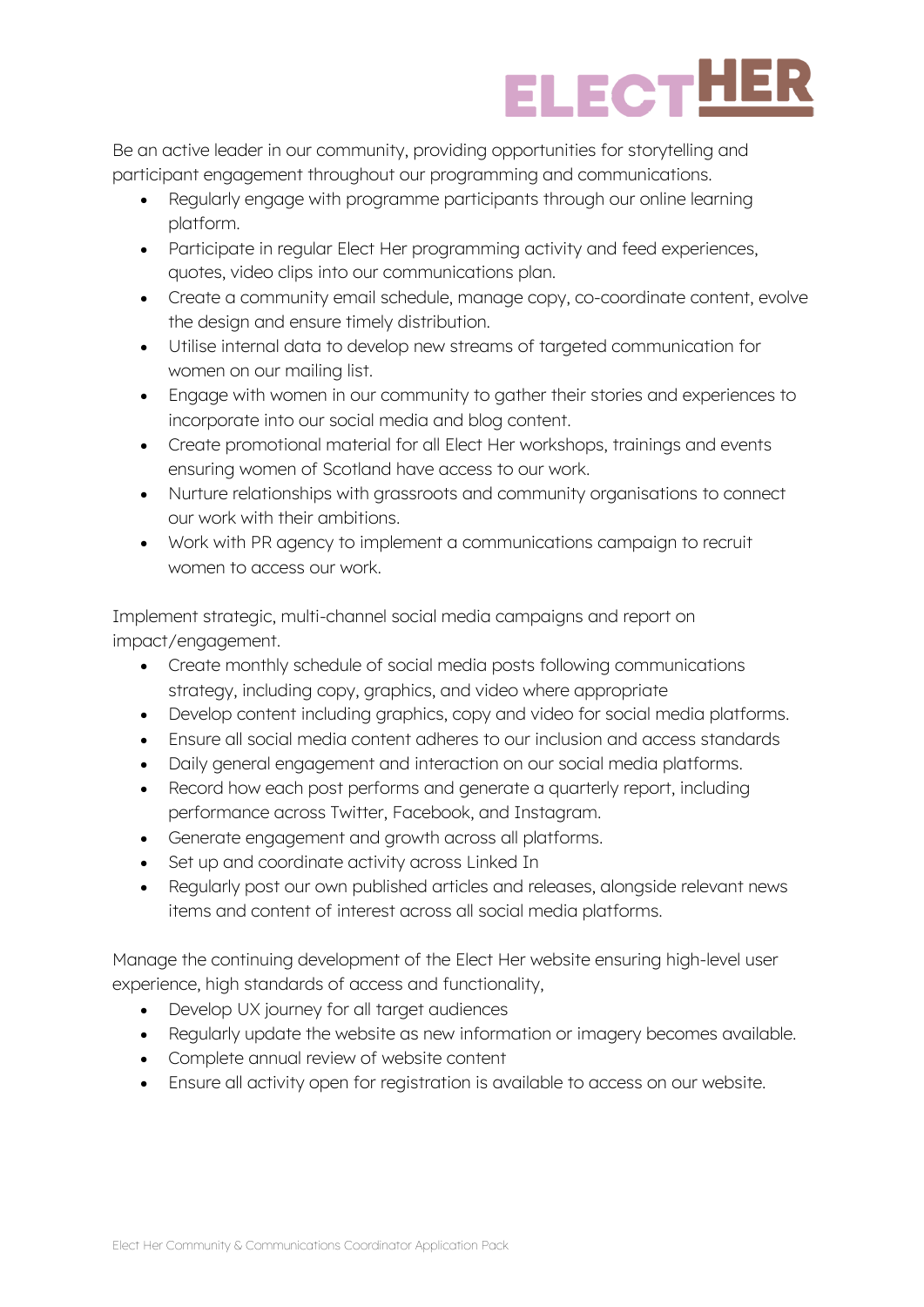

#### PERSON SPECIFICATION

The ideal candidate will be resourceful and organised with great attention to detail. You will be flexible and enjoy variety, with strong people skills to build great relationships with the organisation's community and many stakeholders. The role has considerable development potential and could suit someone who wants to develop a career in creative communications and build a broad skillset.

You will love what you do, have a passion for feminism and community and love the collaborative nature of a creative working environment. You're a team player but have an entrepreneurial spirit running through your veins which means you transform an idea or a brief into something new and innovative. You will be based in Scotland, happy to work remotely and travel to in-person meetings when required.

#### Essential experience and skills

- Experience utilising a brand strategy guide to inform the development of visuals to compliment all communications assets.
- Experience of writing copy following a brand voice.
- Basic video editing skills (iMovie or equivalent)
- Knowledge and experience of proactively managing social media platforms: Instagram, Facebook, and twitter.
- Ability to create stories from conversations.
- A strong commitment to intersectional work and
- A commitment to listening to the experience of others and embedding what you learn into your work.
- A demonstratable passion for gender equality.
- Working knowledge of our chosen platforms; Canva, squarespace, airtable

#### Desirable experience and skills

- Experience of using communications tools and analytics to inform communications plans.
- Understanding and experience of one or more area of democratic engagement; from political party membership, through public affairs, to standing for elected office.
- Experience of designing UX within websites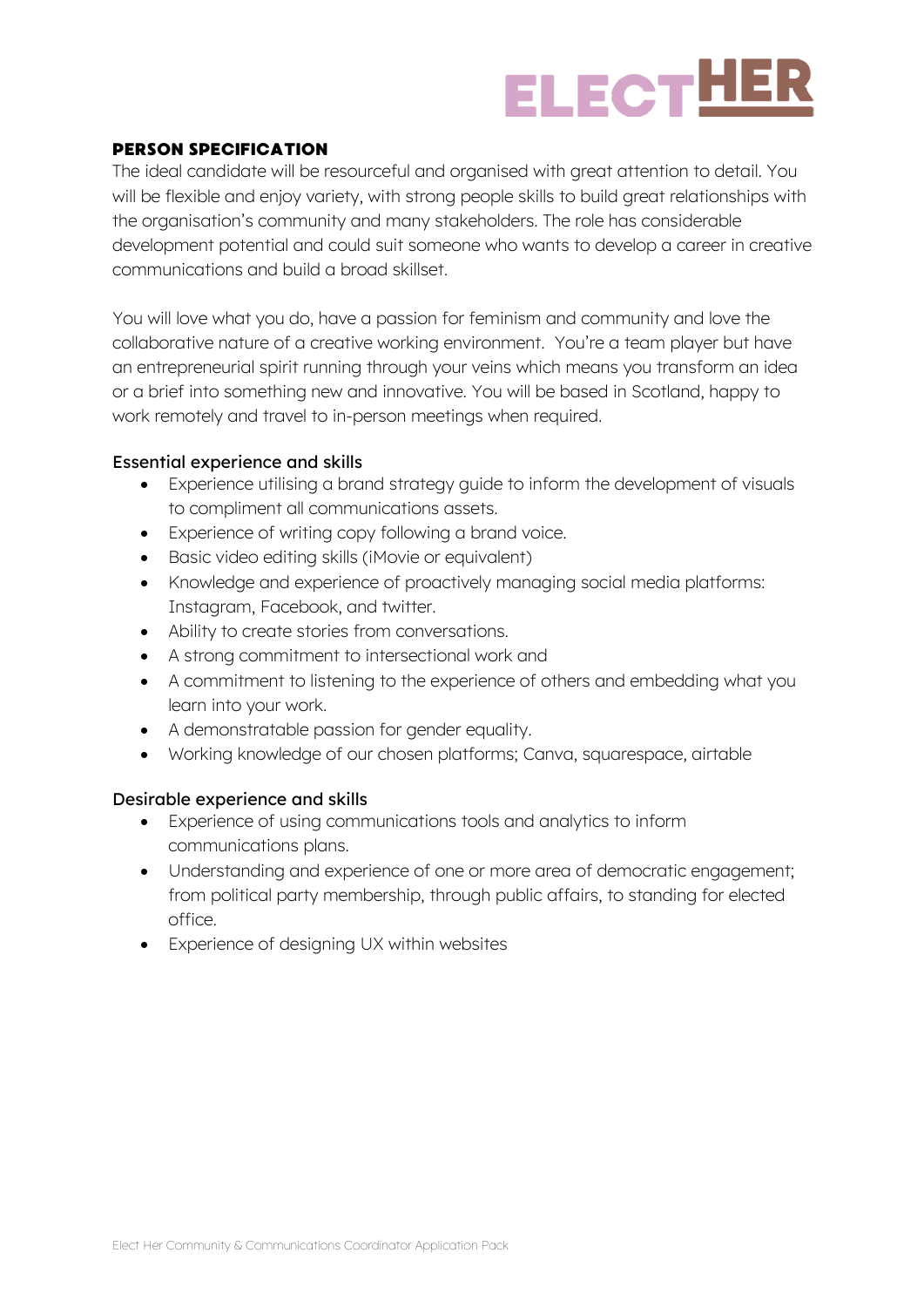

#### OUR VISION AND VALUES

At Elect Her we believe that the world will be a better place when more women are in power. Equal representation of those creating the laws is essential. We will continue with our work until at least 51% of elected representatives across all spheres of office in Britain are women.

There is a lack of equal representation in Government and we're intent on changing this.

#### Our values:

We are **accessible, collaborative, motivating and unapologetic.** 

We are committed to intersectionality and diversity of age, race, sexual orientation, geographical location, and political identity. No woman is left behind.

We are unfailingly positive and future focused. We will do this!

We are **flexible and agile.** We adapt ourselves to women's busy lives

We are a **learning organisation.** We always strive to listen and grow.

We are non-partisan. We need more women leadership in all parties.